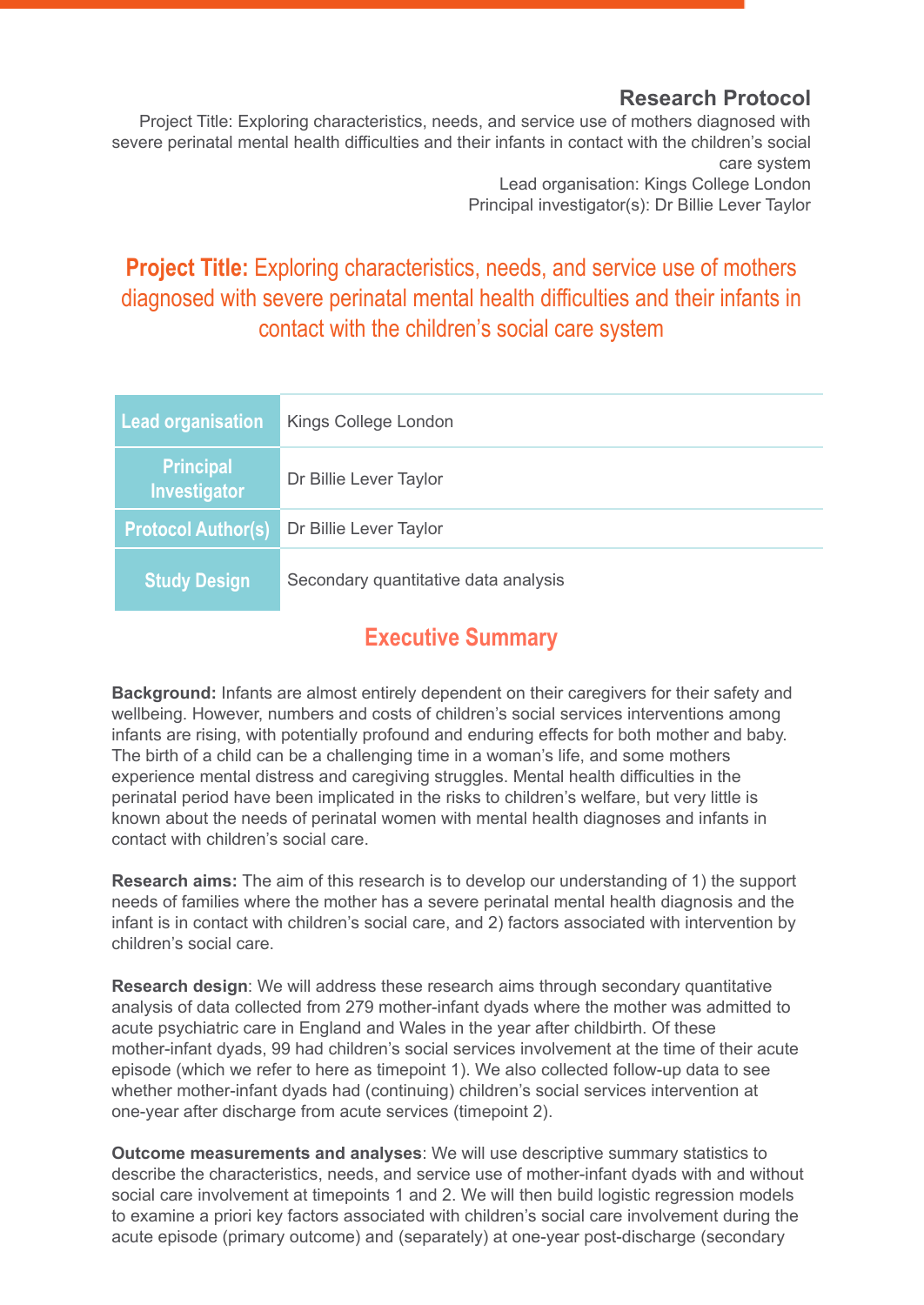outcome). We will also undertake exploratory analyses to explore in more detail the needs of mothers with the most significant social services involvement (i.e. those who lost custody of their infant by one-year post-discharge and those who had a Child Protection Plan in place).

**Lived experience advisory group:** Our work will be supported by a Lived Experience Advisory Group (LEAG) of mothers with relevant experiences. This group will meet four times over the course of the project, helping us to make sense of what we are finding out and understand the implications of the findings. The group will also help us make sure we carry out the research ethically and thoroughly.

<span id="page-1-0"></span>**Timelines:** The project will run from September 2021 to August 2022.

## **Table of contents**

[Project](#page-0-0) Title [Executive](#page-0-1) Summary Table of [contents](#page-1-0) Part 1) [Background](#page-1-1) and Problem Statement Part 2) Aims and [Objectives](#page-2-0) Part 3) Method and [Analysis](#page-3-0) Part 3) [Missing](#page-5-0) Data **[Ethics](#page-5-1)** [Risks](#page-5-2) **[Registration](#page-6-0)** Data [protection](#page-6-1) [Personnel](#page-6-2) **[Timeline](#page-7-0)** Hold first LEAG [introductory/set-up](#page-7-1) meeting Hold third LEAG meeting (data workshop on findings, [implication,](#page-7-2) and outputs) Hold final LEAG meeting (further [dissemination,](#page-7-3) future steps, and reflections) Feedback [incorporated](#page-7-4) into the final report, and submitted to WWCSC for publishing [References](#page-8-0)

## **Part 1) Background and Problem Statement**

<span id="page-1-1"></span>Infancy is a critical period of development (1), but the risk of maltreatment is highest in the first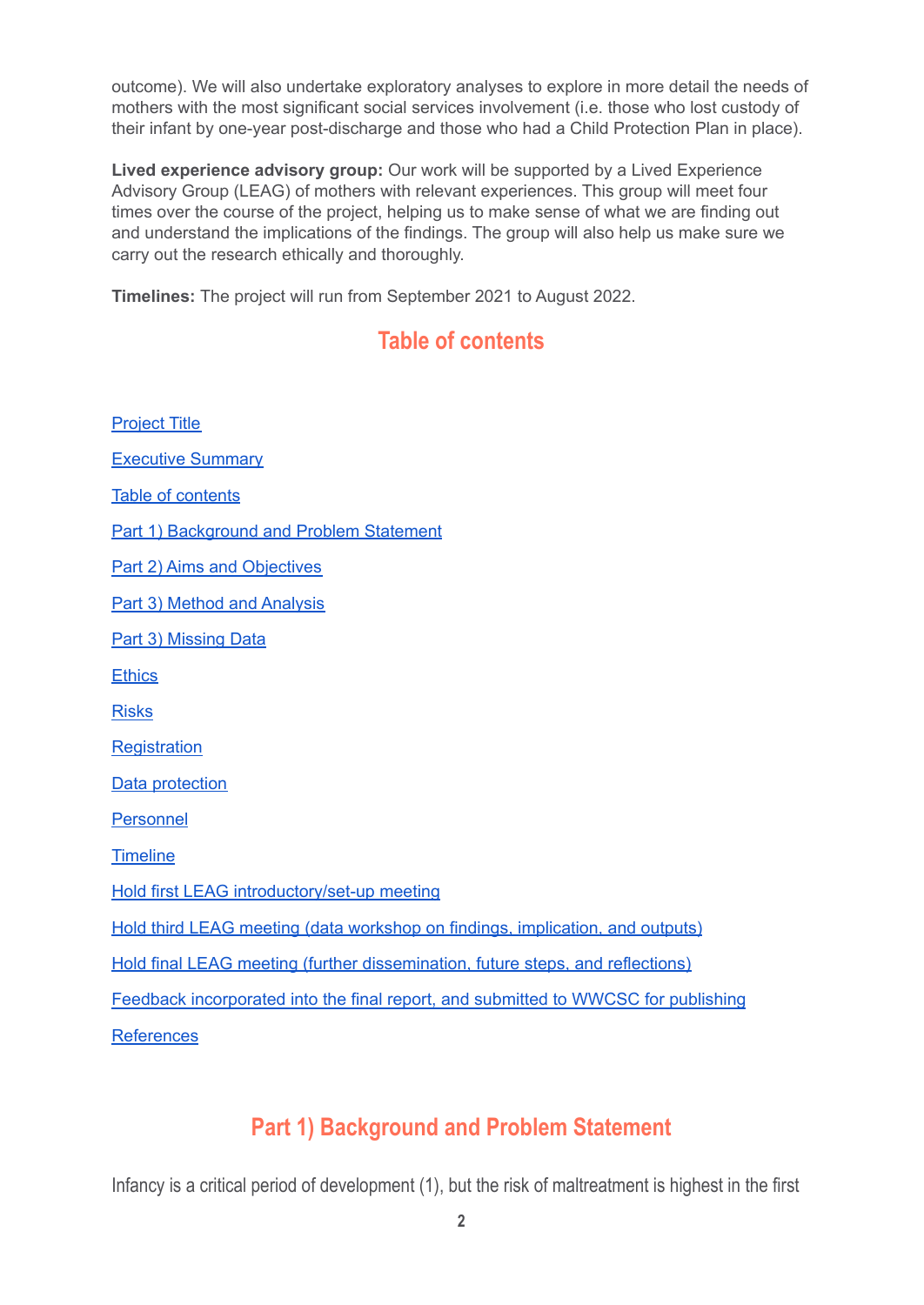year of life (2,3). Infants under one year of age are the most likely to come before the family courts in care proceedings, and there have been sharp rises in newborns in proceedings (4,5). Maltreatment and involvement with children's social care in infancy has been linked to a host of adverse long-term outcomes in children (2). Parents, usually mothers, involved with the child protection system have themselves often experienced social work intervention as children, suggestive of an intergenerational cycle of trauma (6,7).

Perinatal mental health difficulties have been associated with a three-fold increased risk of child maltreatment, with risks particularly elevated when difficulties are severe (8,9). The majority (>75%) of mothers with infants undergoing care proceedings have a record of mental health service use, commonly for severe difficulties (5), and parental mental health support is frequently recommended in child protection plans (10).

A key way to reduce risks to infants associated with perinatal mental health difficulties is through early identification of vulnerable families and provision of effective support (9). The perinatal period has been conceptualised as a 'window of opportunity' (11,12), when specialist perinatal mental health and parent-infant support is considered vital (13). However, there has been very little research into the characteristics or support needs of mothers diagnosed with perinatal mental health difficulties with infants in contact with children's social care. Outside the perinatal period, there are indications that these families may have high levels of need, and may face inequities in the support and intervention they receive from mental health and social care services (14–16). Concerns have been raised about potential inequalities in rates of state intervention (related to factors such as deprivation, ethnicity, prior care experience, or having a personality disorder diagnosis) and in access to mental health support (17–19). Given that the perinatal period is a distinctive time, when infants are almost entirely dependent on their caregivers and the foundations of healthy development are laid (1), research is urgently needed to better understand support needs in this context.

This is a highly opportune time to carry out research in this area as the NHS Long Term Plan (13) has committed to improving access to, and the quality of, perinatal mental health and parent-infant support, particularly for families with more severe difficulties. A UK-based economic analysis, cited in the Long Term Plan, estimated that the cost of not accessing high quality perinatal mental health care is £8.1 billion per year of births, with 72% of this attributable to adverse consequences for the infant (20).

A focus on supporting caregivers is also one of the seven strategies of the World Health Organisation's 'INSPIRE' programme for ending violence against children<sup>1</sup> and understanding parents' needs is a key focus of the Independent Review of Children's Social Care<sup>2</sup>.

## **Part 2) Aims and Objectives**

<span id="page-2-0"></span>This project involves secondary analysis of quantitative data aiming to develop our understanding of 1) the support needs of families where the mother has a serious perinatal

<sup>&</sup>lt;sup>1</sup> [https://www.who.int/violence\\_injury\\_prevention/violence/inspire-package/en/](https://www.who.int/violence_injury_prevention/violence/inspire-package/en/)

<sup>2</sup> <https://www.gov.uk/government/groups/independent-review-of-childrens-social-care>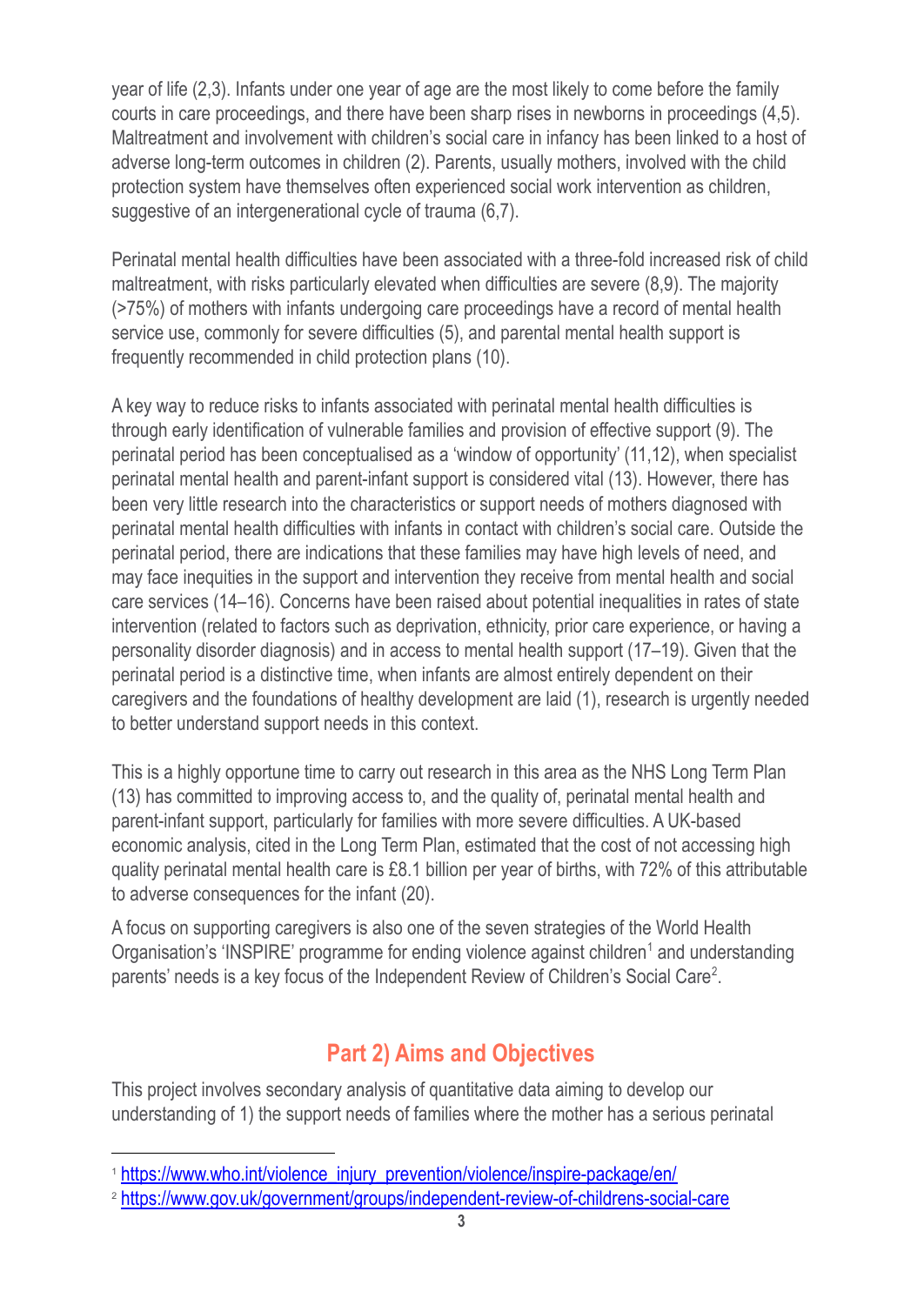mental health diagnosis and the infant is in contact with children's social care, and 2) factors associated with intervention by children's social care.

The research questions (RQs) are:

- 1. What are the characteristics and support needs of mothers requiring acute care for severe perinatal mental health difficulties and their infants in contact with children's social care?
- 2. Which factors (e.g. wider characteristics or needs) are associated with social care intervention (a) at the time of the acute episode and (b) one year after the mother's discharge from acute mental health services?

<span id="page-3-0"></span>The objective is to carry out rich descriptive, exploratory data analysis, helping inform future research and practice into how services can support vulnerable families.

| <b>Study Design</b>     | Secondary quantitative data analysis                                                                                                                                                                                                                                                                                                                                                                                                                                                                                                                                                                     |  |
|-------------------------|----------------------------------------------------------------------------------------------------------------------------------------------------------------------------------------------------------------------------------------------------------------------------------------------------------------------------------------------------------------------------------------------------------------------------------------------------------------------------------------------------------------------------------------------------------------------------------------------------------|--|
| <b>Database</b>         | The project will involve secondary analysis of data from a study<br>known as the 'ESMI study' (Effectiveness of Services for mothers<br>with Mental Illness) <sup>3</sup> . The Chief Investigator for this study is<br>co-applicant Professor Howard and we have permission to<br>use/access the dataset.                                                                                                                                                                                                                                                                                               |  |
| <b>Population</b>       | Participants are 279 mother-infant dyads where the mother was<br>admitted to acute psychiatric care in England and Wales in the year<br>after childbirth, including specialist Mother and Baby Units (MBU),<br>acute wards, or community crisis teams. Of these 279 mother-infant<br>dyads, 99 had children's social services involvement at the time of<br>their acute episode. We also collected follow-up data on whether or<br>not mother-infant dyads had (continuing) children's social services<br>intervention at one-year after the mother was discharged from acute<br>mental health services. |  |
| <b>Outcome Measures</b> | Our primary outcome will be whether or not the mother-infant dyad<br>had children's social care involvement at the time of the mother's<br>acute episode (timepoint $1)^4$ .                                                                                                                                                                                                                                                                                                                                                                                                                             |  |

# **Part 3) Method and Analysis**

<sup>3</sup> [https://bmjopen.bmj.com/content/9/3/e025906](https://bmjopen.bmj.com/content/9/3/e025906c)

<sup>4</sup> Collected using 'Safeguarding category of infant'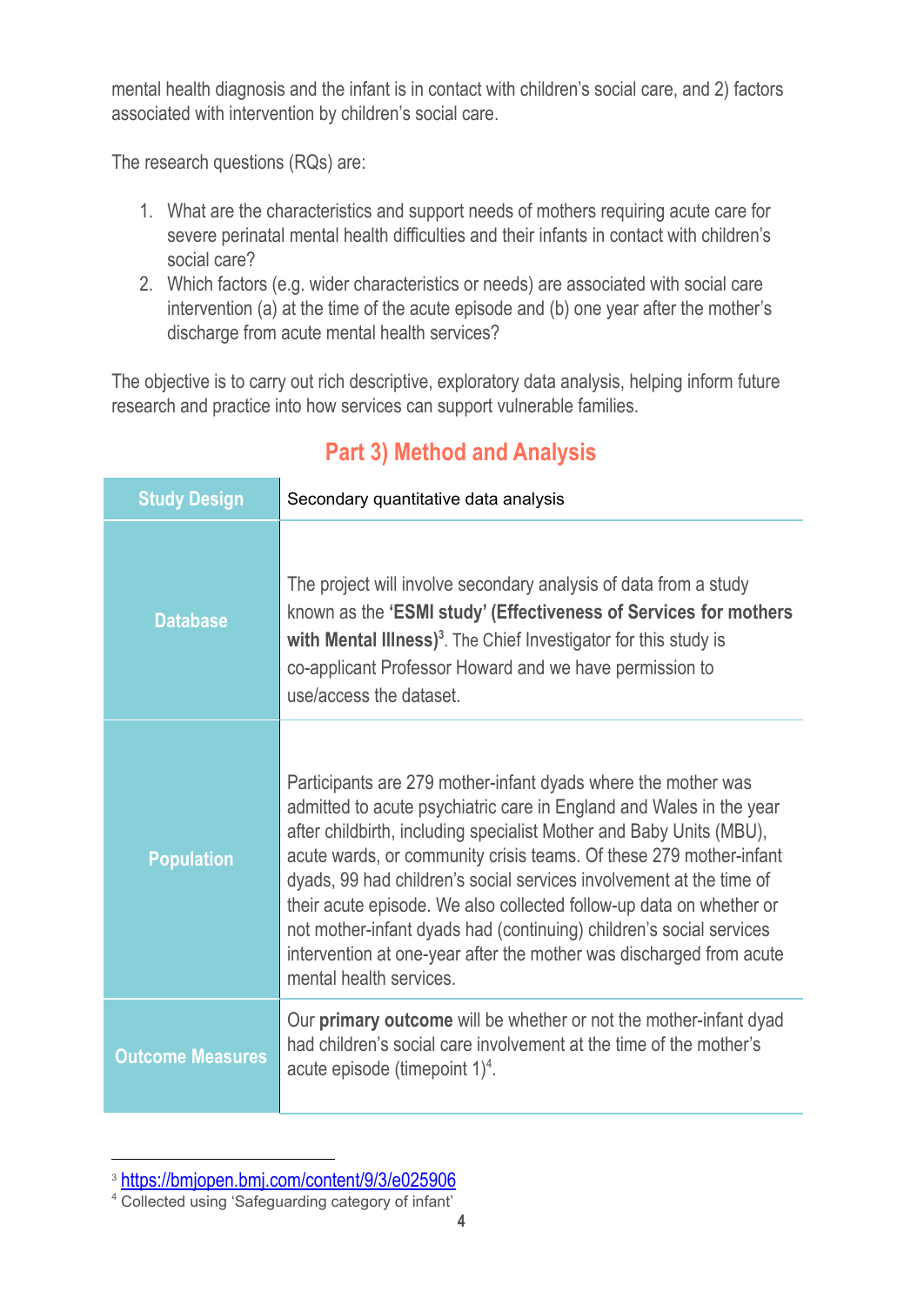|                            | Our secondary outcome will be whether or not the mother-infant<br>dyad had (continued) children's social care involvement at one-year<br>after the mother's discharge from acute psychiatric services<br>(timepoint 2).                                                                                                                                                                                                                                                                                                                |  |
|----------------------------|----------------------------------------------------------------------------------------------------------------------------------------------------------------------------------------------------------------------------------------------------------------------------------------------------------------------------------------------------------------------------------------------------------------------------------------------------------------------------------------------------------------------------------------|--|
|                            | See below for explanatory variables to be included.                                                                                                                                                                                                                                                                                                                                                                                                                                                                                    |  |
|                            | <b>Exploratory analysis</b> will also be carried out to explore the<br>characteristics and needs of mother-infant dyads with more serious<br>levels of children's social care intervention (i.e. mothers who had lost<br>custody of their infant by one-year post-discharge and mother-infant<br>dyads with a Child Protection Plan during the acute episode or at<br>one-year post-discharge).                                                                                                                                        |  |
|                            | Analyses will be carried out in Stata v17.                                                                                                                                                                                                                                                                                                                                                                                                                                                                                             |  |
|                            | Step 1: Descriptive statistics (proportions; means/SDs) will be<br>calculated to describe the socio-demographics, clinical<br>characteristics, wider needs, social services involvement with other<br>children, and mental health service use of mother-infant dyads with<br>social care involvement at timepoints 1 and 2.                                                                                                                                                                                                            |  |
|                            | Step 2: Mother-infant dyads with children's social care involvement<br>will be compared with those without children's social care<br>involvement at timepoints 1 and 2 (using $\text{chi}^2$ ; t-tests across the<br>descriptive statistics in Step 1).                                                                                                                                                                                                                                                                                |  |
| <b>Analytical strategy</b> | Step 3: We will then use logistic regression to explore factors (i.e.<br>explanatory variables listed below) associated with children's social<br>services involvement at timepoints 1 and 2 (building a separate<br>logistic regression model for each timepoint). Taking the size of the<br>cohort into consideration, we will avoid small cell sizes, and will limit<br>the number of variables included in the models by choosing key a<br>priori explanatory variables to examine, informed by previous<br>research and our LEAG. |  |
|                            | Explanatory variables in the models will be finalised in collaboration<br>with our LEAG, but are expected to include: mother's<br>socio-demographics (age; ethnicity; relationship status; deprivation);<br>clinical variables (history of admissions in the preceding 2 years;<br>diagnosis (personality disorder; schizophrenia)); and wider needs<br>(domestic violence (on the Modified Composite Abuse Scale);                                                                                                                    |  |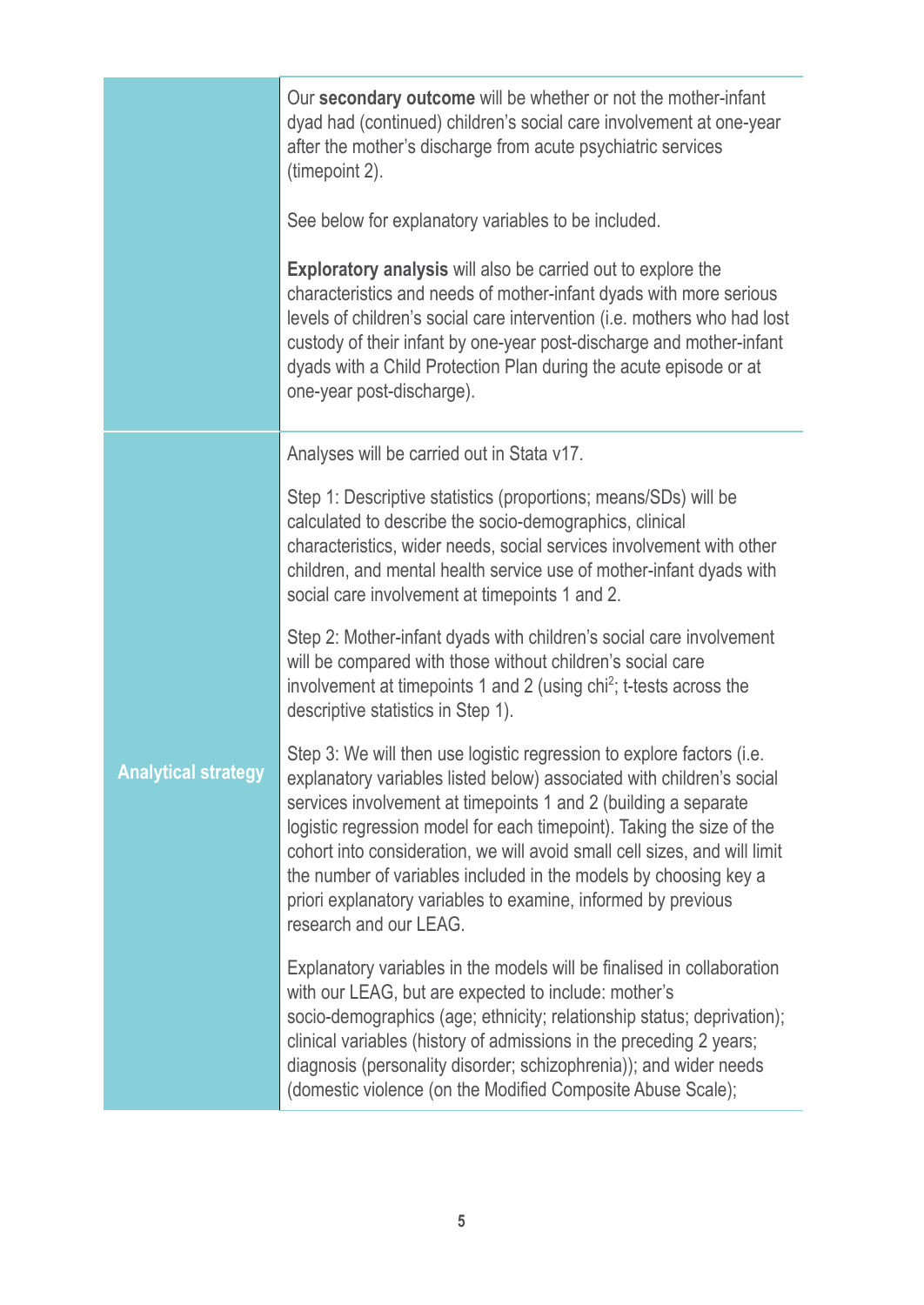maternal history of childhood trauma (on the Childhood Trauma Questionnaire); substance misuse<sup>5</sup>; learning difficulties).

## **Part 3) Missing Data**

<span id="page-5-0"></span>

| <b>Handling of missing</b><br>data | We will follow the same approach to missing data that we have used<br>across the wider ESMI project (see ESMI protocol <sup>6</sup> ), and informed by<br>an examination of patterns and extent of missingness. Missing data<br>will be addressed as follows: single imputation or prorating for<br>sporadic missing item-level data that contribute to scores; use of<br>multiple imputation for missing variables. We will not impute missing<br>outcome data (our primary outcome variable is almost complete:<br>N=278/279). We will carry out a complete case analysis (including<br>participants who had complete data on all variables in the analyses)<br>to enable us to compare this with the analysis of the imputed data. |
|------------------------------------|---------------------------------------------------------------------------------------------------------------------------------------------------------------------------------------------------------------------------------------------------------------------------------------------------------------------------------------------------------------------------------------------------------------------------------------------------------------------------------------------------------------------------------------------------------------------------------------------------------------------------------------------------------------------------------------------------------------------------------------|
|------------------------------------|---------------------------------------------------------------------------------------------------------------------------------------------------------------------------------------------------------------------------------------------------------------------------------------------------------------------------------------------------------------------------------------------------------------------------------------------------------------------------------------------------------------------------------------------------------------------------------------------------------------------------------------------------------------------------------------------------------------------------------------|

### **Ethics**

<span id="page-5-2"></span><span id="page-5-1"></span>NHS ethics approval for the ESMI study was obtained, including for secondary data analysis (14/LO/0765).

### **Risks**

| <b>Risk</b>                                                                               | <b>Mitigation</b>                                                                                                                                                                                                                                                                                   |  |
|-------------------------------------------------------------------------------------------|-----------------------------------------------------------------------------------------------------------------------------------------------------------------------------------------------------------------------------------------------------------------------------------------------------|--|
|                                                                                           |                                                                                                                                                                                                                                                                                                     |  |
| Disruptions due to the Covid-19<br>pandemic/difficulties delivering milestones on<br>time | We can carry out the whole project remotely if<br>needed. Regular project management team<br>meetings will be held to monitor progress and<br>flag arising problems.                                                                                                                                |  |
| Difficulty recruiting or engaging lived<br>experience advisory group                      | We are replicating a strategy we have used<br>successfully in previous research. Recruitment<br>to the lived experience advisory group will be<br>via multiple avenues. We will adopt a flexible<br>approach when running this group, adaptable<br>to individual needs, e.g. offering the option to |  |

<sup>5</sup> Composite variable of Camberwell Assessment of Needs (CAN-M) substance misuse unmet need or ICD-10 Code or HONOS substance misuse domain or yes to substance misuse within drug history form

<sup>6</sup> [https://bmjopen.bmj.com/content/9/3/e025906](https://bmjopen.bmj.com/content/9/3/e025906c)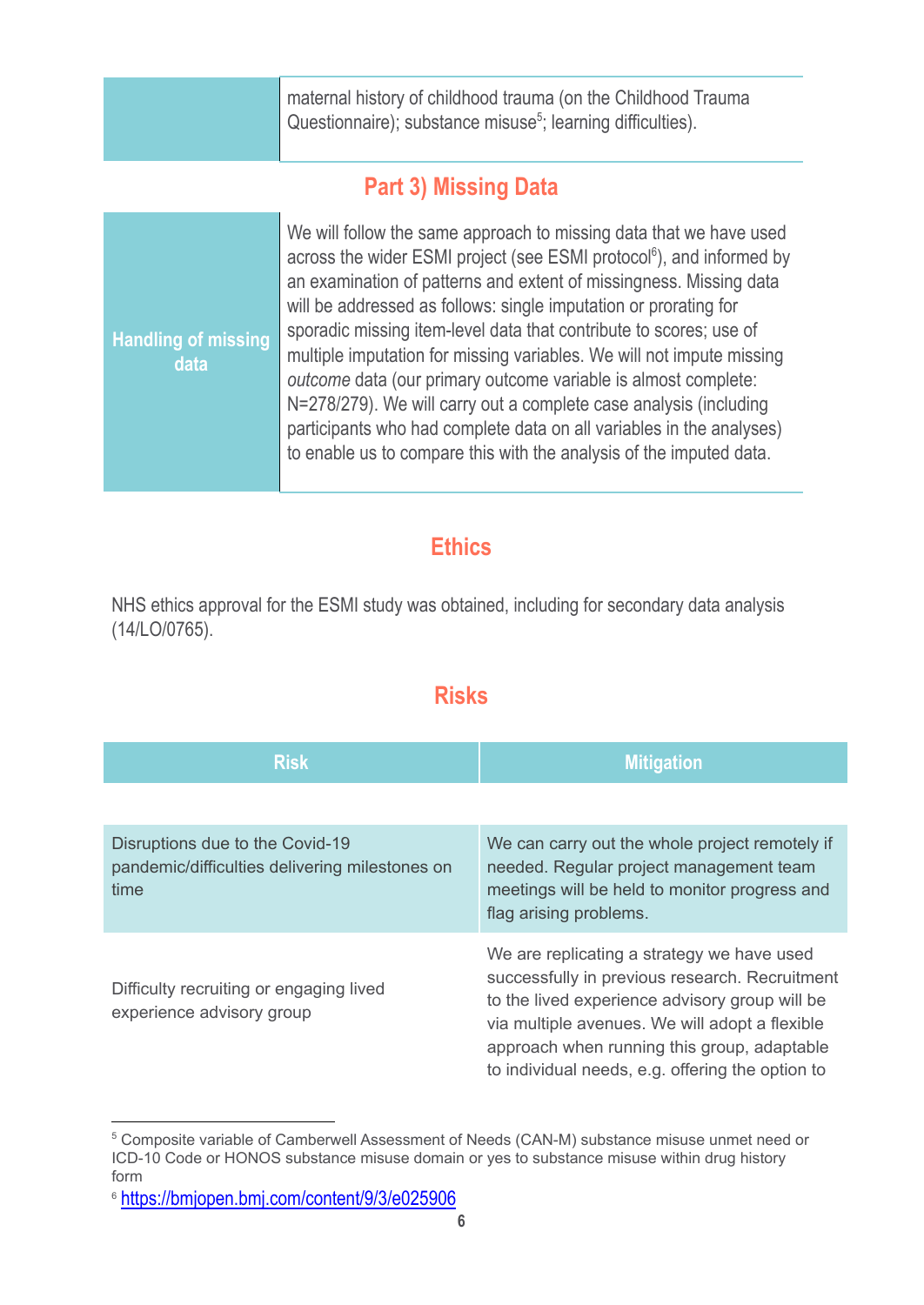|                                                     | have cameras turned off, using the chat<br>function, offering individual discussions/phone<br>calls or de-briefs.                                                                                                             |
|-----------------------------------------------------|-------------------------------------------------------------------------------------------------------------------------------------------------------------------------------------------------------------------------------|
| Delays obtaining or cleaning and setting up<br>data | As co-applicant Professor Howard was Chief<br>Investigator for the ESMI study she has<br>extensive knowledge of this dataset and<br>associated documents and can help facilitate<br>set-up and access to necessary materials. |

## **Registration**

<span id="page-6-1"></span><span id="page-6-0"></span>This project was registered with the Open Science Framework (OSF) on 18/11/2021. Registration link: <https://osf.io/yqcwx>

## **Data protection**

This project involves secondary data analysis only. Participants in the dataset have been de-identified, with no identifying details included and with each participant instead allocated a unique identification code. It will not be possible to identify any participants in the study materials or outputs. All participants gave their written consent to take part in the ESMI study and to the processing of their data for the purposes of research. Data, and associated materials, will be stored in a secure project folder on the KCL server and will only be accessible to the research group.

<span id="page-6-2"></span>What Works for Children's Social Care (WWCSC) will not be a data controller or processor for any data in relation to this project

### **Personnel**

The project will be led by Dr Billie Lever Taylor, a Research Clinical Psychologist at Kings College London (KCL), who will be project manager and Principal Investigator. Billie will have responsibility for the day-to-day running of the project and for the data analysis and write-up of the findings. Billie will work under the supervision of Professor Louise Howard (KCL) and Dr Angela Sweeney (KCL).

Dr Sweeney is a survivor researcher who is a Senior Lecturer in User led Research and Director of the Service User Research Enterprise. As a survivor researcher, Dr Sweeney has expertise in developing and applying methods that centralise service user and survivor voices, prioritising safety/wellbeing. She will help facilitate the lived experience (PPI) involvement in this project.

Professor Howard is a health services researcher, honorary consultant perinatal psychiatrist and Professor of Women's Mental Health. She established the Section of Women's Mental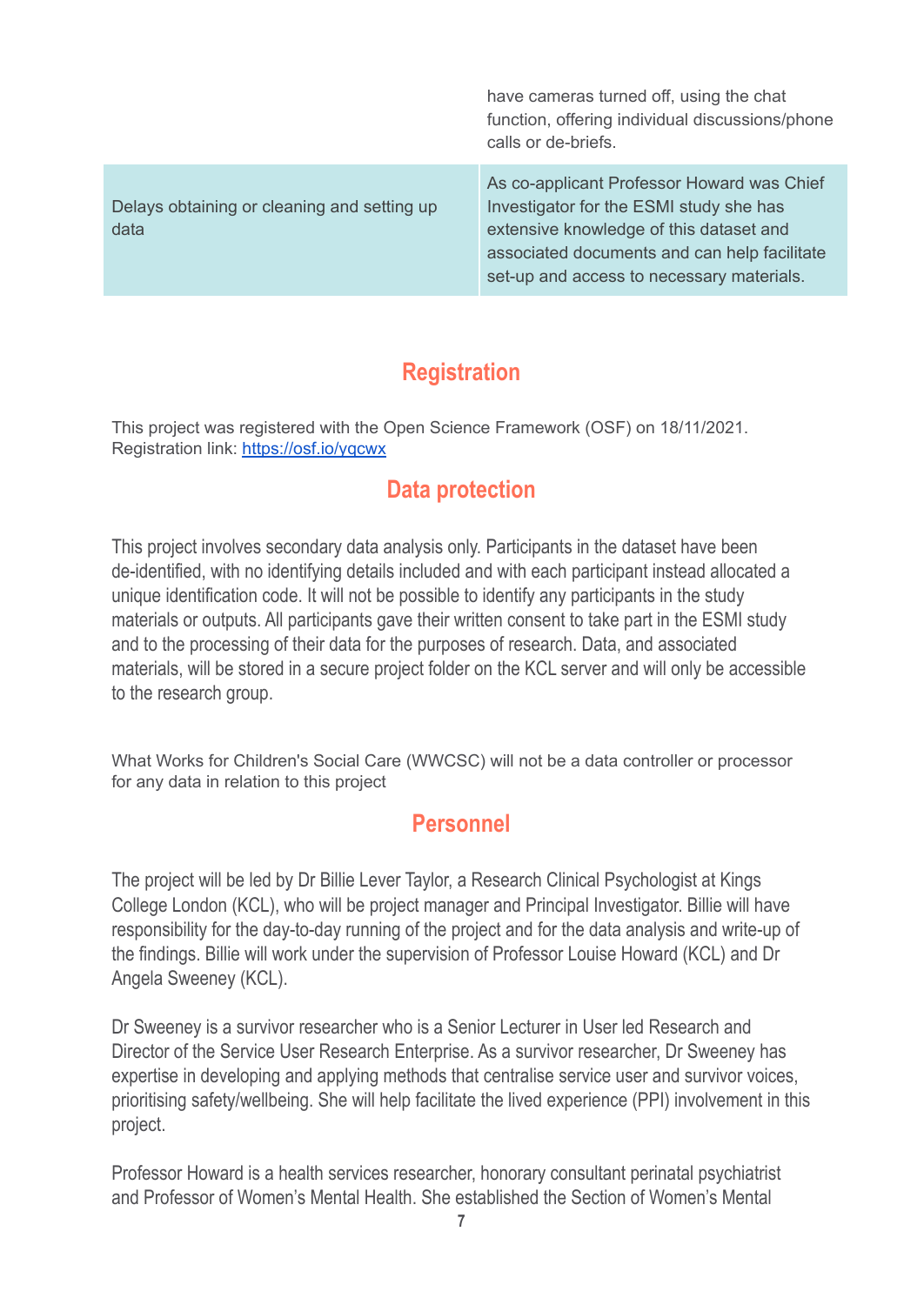Health at KCL from where she has led multiple research grants. She was chief investigator for the ESMI programme, and has extensive experience of complex multisite, multidisciplinary, mixed methods studies including comprehensive, in-depth knowledge of the ESMI datasets. She is currently an NIHR Senior Investigator and in the last 5 years has led grants worth >£5mn. Professor Howard will meet regularly with Dr Lever Taylor throughout the project.

Professor Nicky Stanley (University of Central Lancashire) will also be involved with the project offering expertise from a social work perspective. Nicky is Professor of Social Work with extensive expertise of research in the areas of domestic violence and abuse, child welfare and child protection, young people's and mothers' mental health and interagency work.

<span id="page-7-0"></span>As outlined, the project also involves a Lived Experience Advisory Group (LEAG).

<span id="page-7-4"></span><span id="page-7-3"></span><span id="page-7-2"></span><span id="page-7-1"></span>

| <b>Dates</b> | <b>Activity</b>                                                                                                                  | <b>Staff responsible/</b><br>leading |
|--------------|----------------------------------------------------------------------------------------------------------------------------------|--------------------------------------|
| Sept-Oct     | Recruit Lived Experience Advisory Group (LEAG)<br>(including initial development of materials for LEAG<br>engagement activities) | <b>BLT</b>                           |
| <b>Nov</b>   | Hold first LEAG introductory/set-up meeting                                                                                      | <b>BLT</b>                           |
| <b>Nov</b>   | Data cleaning completed; data analysis begins                                                                                    | <b>BLT</b>                           |
| Feb          | Hold second LEAG meeting (data workshop on early<br>findings and interpretation)                                                 | <b>BLT/AS</b>                        |
| <b>Mar</b>   | Data analysis finalised                                                                                                          | <b>BLT</b>                           |
| <b>May</b>   | Hold third LEAG meeting (data workshop on findings,<br>implication, and outputs)                                                 | <b>BLT</b>                           |
| Jun          | Commence dissemination activities (e.g. journal<br>submissions, conference presentation)                                         | <b>BLT</b>                           |
| Jul          | Final report for WWCSC                                                                                                           | <b>BLT</b>                           |
| Aug          | Hold final LEAG meeting (further dissemination, future<br>steps, and reflections)                                                | <b>BLT</b>                           |
| Aug          | Feedback incorporated into the final report, and<br>submitted to WWCSC for publishing                                            | <b>BLT</b>                           |

## **Timeline**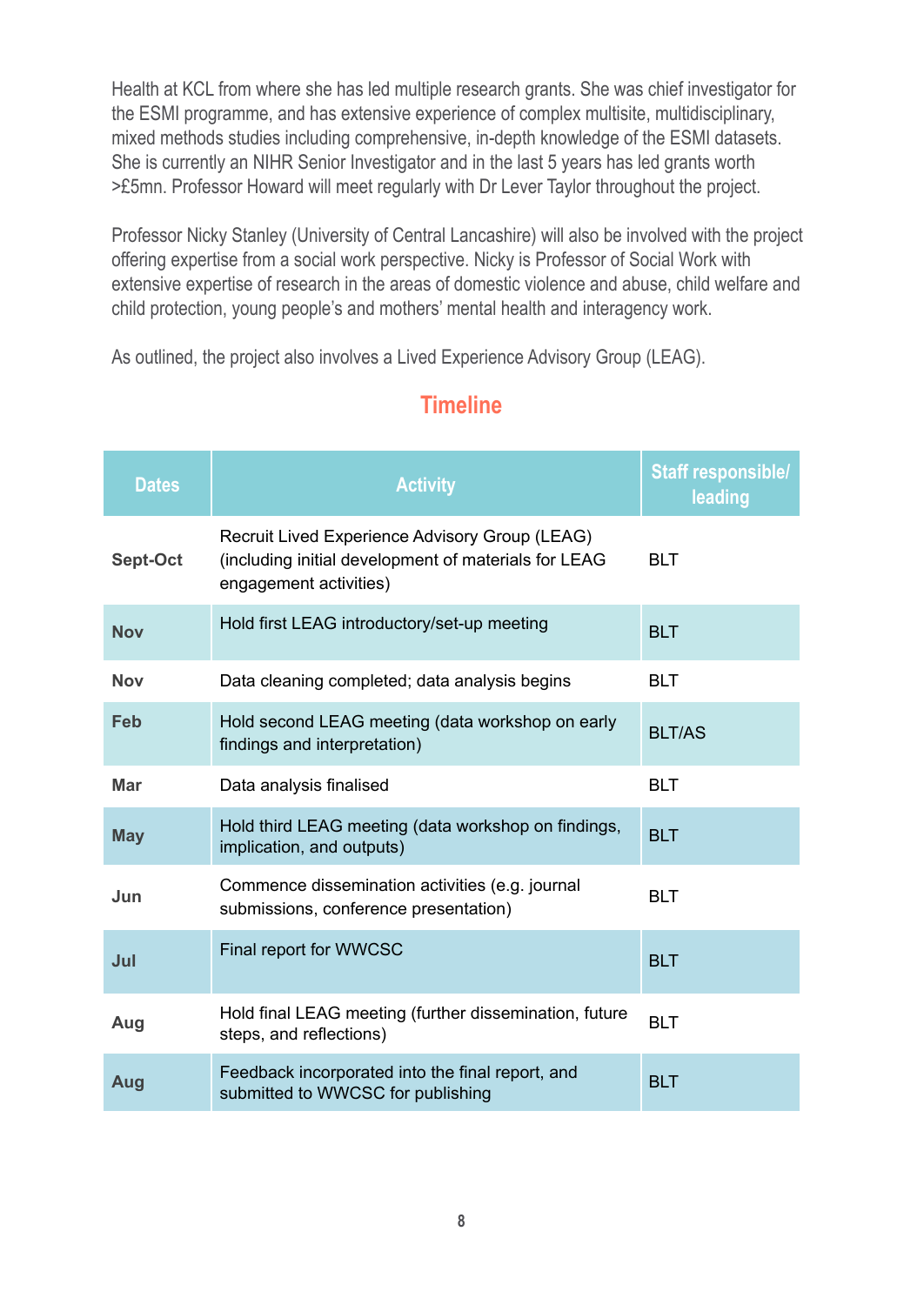#### **References**

<span id="page-8-0"></span>This protocol template is informed by the following sources:

- 1. Health and Social Care Committee. First 1000 Days of Life [Internet]. 2019. Available from: https://www.local.gov.uk/parliament/briefings-and-responses/health-and-social-care-co mmittee-report-first-1000-days-life
- 2. Harden BJ, Buhler A, Parra LJ. Maltreatment in Infancy: A Developmental Perspective on Prevention and Intervention. Trauma, Violence, & Abuse. 2016 Oct 1;17(4):366–86.
- 3. Sidebotham P, Golding J. Child maltreatment in the "Children of the nineties": A longitudinal study of parental risk factors. Child Abuse & Neglect. 2001 Sep 1;25(9):1177–200.
- 4. Broadhurst K, Alrouh B, Mason C, Ward H, Holmes L, Ryan M, et al. Born into care. Newborns in care proceedings in England. [Internet]. Nuffield Family Justice Observatory for England & Wales; 2018. Available from: https://www.nuffieldfjo.org.uk/app/nuffield/files-module/local/documents/Born%20into% 20Care\_Final%20Report\_10%20Oct%202018.pdf
- 5. Pearson R, Jewell A, Wijlaars L, Bedston S, Finch E, Broadhurst K, et al. Linking data on women in public family law court proceedings concerning their children to mental health service records in South London. IJPDS [Internet]. 2021 Feb 24;6(1). Available from: https://ijpds.org/article/view/1385
- 6. Broadhurst K, Mason C, Bedston S, Alrouh, B, Morriss L, McQuarrie T, et al. Vulnerable Birth Mothers and Recurrent Care Proceedings [Internet]. Nuffield Foundation; 2017. Available from: http://wp.lancs.ac.uk/recurrent-care/files/2017/10/mrc\_final\_main\_report\_v1.0.pdf
- 7. Armfield JM, Gnanamanickam ES, Johnston DW, Preen DB, Brown DS, Nguyen H, et al. Intergenerational transmission of child maltreatment in South Australia, 1986–2017: a retrospective cohort study. The Lancet Public Health [Internet]. 2021 Apr 30;0(0). Available from: https://www.thelancet.com/journals/lanpub/article/PIIS2468-2667(21)00024-4/abstract
- 8. Ayers S, Bond R, Webb R, Miller P, Bateson K. Perinatal mental health and risk of child maltreatment: A systematic review and meta-analysis. Child Abuse & Neglect. 2019 Dec 1;98:104172.
- 9. Stein A, Pearson RM, Goodman SH, Rapa E, Rahman A, McCallum M, et al. Effects of perinatal mental disorders on the fetus and child. Lancet. 2014 Nov 15;384(9956):1800–19.
- 10. Yoo H, Racorean S, Barrows V. "They're not bad parents. They've just made bad choices.": Mental health clinicians' perspectives of parents involved with child protective services. Qualitative Social Work. 2020 Nov 29;1473325020973289.
- 11. Helfer RE. The perinatal period, a window of opportunity for enhancing parent-infant communication: an approach to prevention. Child Abuse Negl. 1987;11(4):565–79.